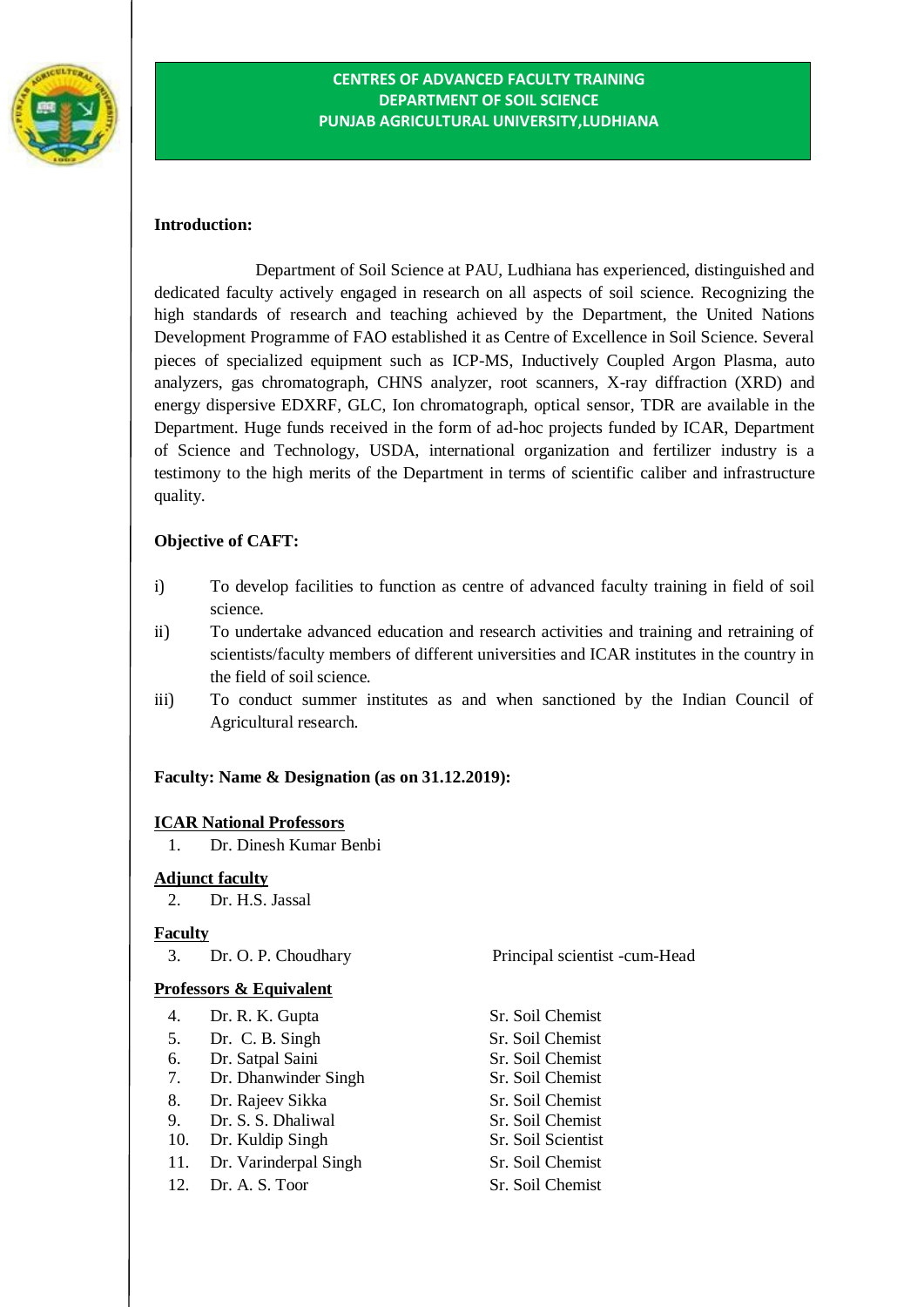## **Associate Professors & Equivalent**

- 13. Dr. Bharat Bhushan Vashisht Soil Physicist
- 14. Dr. Meharban Singh Kahlon Soil Physicist
- 15. Dr. Roopinder Singh Extension specialist

#### **Assistant Professors & Equivalent**

- 16. Dr. Manpreet Singh Mavi Asstt. Soil Chemist
- 17. Dr. Gurmeet Singh Dheri Asstt. Soil Chemist
- 
- 19. Mr. Gurpreet Singh DES (Patiala)
- 20. Dr. Sandeep Sharma Asstt. Soil Chemist
- 21. Dr. Jagdeep Singh Asstt. Soil Chemist
- 22. Dr. Arash Alam Singh Gill Asstt. Soil Chemist
- 
- 
- 25. Dr. (Mrs.) Neemisha Asstt. Microbiologist
- 
- 
- 
- 29. Dr. (Ms.) Madhu Dhingra Asstt. Plant Pathologist
- 30. Dr. (Ms.) Sumita Chandel Asstt. Soil Chemist
- 
- 
- 33. Dr. (Ms.) Harsimran Kaur Asstt. Professor (Soil Science)
- 34. Dr. Vivek Sharma Asstt. Soil Chemist
- 35. Dr. (Ms.) Jeevanjot Kaur Asstt. Soil Chemist
- 36. Dr. (Ms.) Gazala Nazir Asstt. Soil Chemist

18. Ms. Amanpreet Kaur Asstt. Asstt. Soil Chemist 23. Dr. (Mrs.) Gayatri Verma Asstt. Soil Chemist (Gurdaspur) 24. Dr. Jagdish Singh Asstt. Professor (Soil Science, Gurdaspur) 26. Dr. (Ms.) Anu Kalia Asstt. Professor (Nanoscience) 27. Dr. Kiranjeet Asstt. Professor (Nanotechnology) 28. Dr. (Ms.) Gurkirat Kaur Asstt. Professor (Nanotechnology) 31. Dr. (Ms.) Rajbir Kaur DES (Soil Science, Abohar) 32. Dr. (Ms.) Shehnaz Asstt. Professor (Soil Science)

### **Human Resource Development:**

Particulars of Short Courses / Training program for HRD conducted during XI plan period

| S.no. | Name of the Program                                                                         |                    | <b>No. of Participants</b> |                 |              |
|-------|---------------------------------------------------------------------------------------------|--------------------|----------------------------|-----------------|--------------|
|       |                                                                                             | <b>Period</b>      | <b>Internal</b>            | <b>External</b> | <b>Total</b> |
| 1.    | Conservation Agriculture and<br>Soil Health                                                 | Nov. 1-21, 2017    | $\Omega$                   | 17              | 17           |
| 2.    | <b>Natural Resource</b><br>Management-A Step<br><b>Towards Doubling Farm</b><br>Income      | Oct. 10 - 30, 2018 | $\overline{4}$             | 11              | 15           |
| 3.    | Assessing soil plant<br>atmosphere continuum<br>(SPAC) for enhanced input<br>use efficiency | Oct. 1-21, 2019    | $\Omega$                   | 24              | 24           |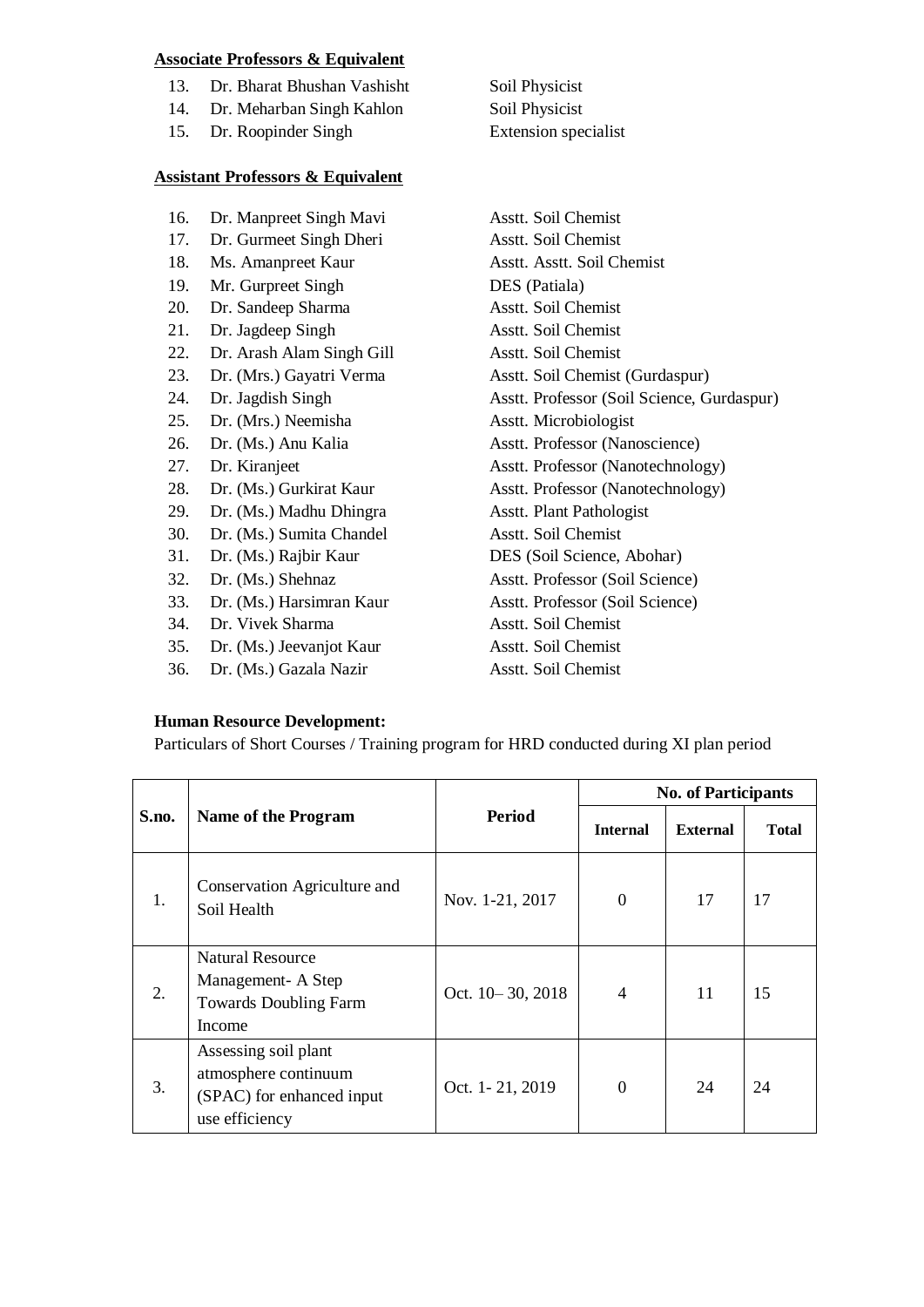#### **Infrastructure development (equipments etc.):**

During 2018, Rs. 5,00,000/- were sanctioned as non-recurring contingency for the purchase of equipments .

## **Renovation of Lecture Room/Laboratories:**

During 2018, Rs. 2,00,000/- were sanctioned for the renovation of training hall, computer room etc.

## **Library upgraded:**

Library has been upgraded with books worth Rs. 70,000 during 2017 and 2018. Furthermore, an amount of Rs. 35000 has been provided for purchase of books in 2019.

### **Awards/Recognitions:**

### **National Awards**

| Year | Award                                                                                | <b>Recipient</b>   |
|------|--------------------------------------------------------------------------------------|--------------------|
| 2017 | <b>ICAR-CSSRI Excellence award</b>                                                   | Dr. O.P. Choudhary |
| 2018 | Professor Manjit Singh Chhinan<br>Distinguished Professor Chair                      | Dr OP Choudhary    |
| 2018 | ISSS- Dr J.S.P. Yadav Memorial Award for<br>Excellence in Soil Science               | Dr OP Choudhary    |
| 2018 | IZA-FAI award for Excellence for<br>promoting Zinc in Indian Agriculture for<br>2018 | Dr SS Dhaliwal     |

*Fellowships*

| Ƴear | Award                                  | Recipient     |
|------|----------------------------------------|---------------|
| 2018 | Fellow, Indian Society of Soil Science | Dr. B.S. Brar |

### **Publications**

- Arora V K and Kukal S S (2017) Re-appraisal of water use in Punjab agriculture: Implications for rice culture. Agric Res J 54: 434-435.
- Bhatt R and Kukal S S (2017) Tillage and establishment method impacts on land and irrigation water productivity of rice-wheat system in northwest India. Experimental Agriculture 53: 178-201.
- Bijay-Singh, Varinderpal-Singh, Yadvinder-Singh, Thind, H S, Ajay Kumar, Choudhary O P, Gupta RK and Vashistha M (2017) Site-specific fertilizer nitrogen management using optical sensor in irrigated wheat in the north-western India. Agric Res (accepted)
- Chahal, S S, Choudhary O P and Mavi MS (2017) Organic amendments decomposability influences microbial activity in saline soils. Arch Agron Soil Sci 1875-1888.
- Chandel Sumita and Hadda M S (2018) Soil quality assessment through minimum data set under different land uses of submontane Punjab. Communication in Soil Science and Plant Analysis. doi: 10.1080/00103624.20181425424.
- Choudhary O P, Vashisht B B, Sikka R, Sharma Sandeep and Kahlon M S (2017) Conservation Agriculture and Soil Health. Department of Soil Science, Punjab Agricultural University, Ludhiana, India, p. 208.
- Choudhary OP (2017) Long term impact of cyclic use of sodic and canal waters for irrigation on soil properties and crop yields in cotton-wheat rotation in a semi-arid climate. Agricultural Research 6 (3): 267-272.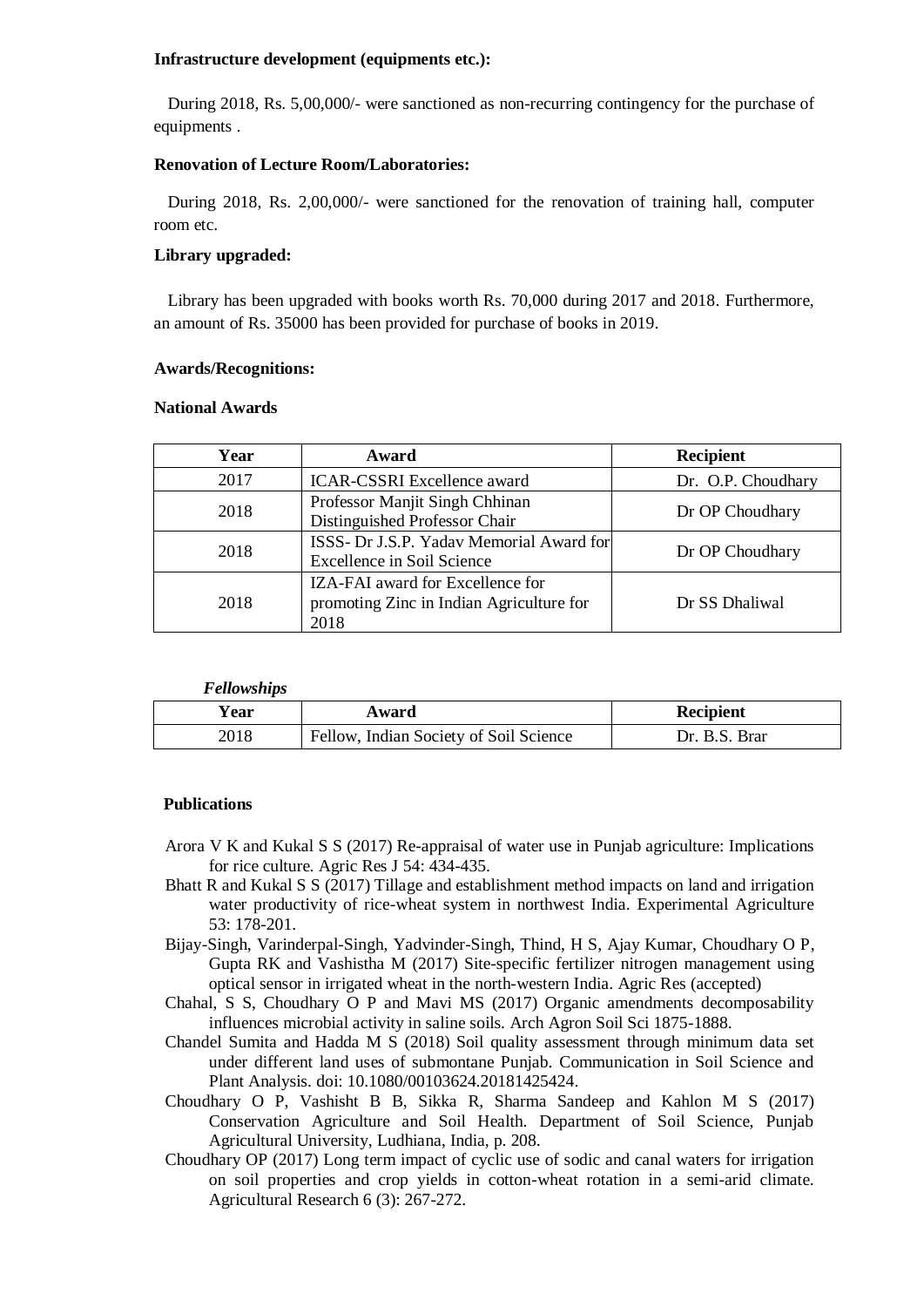- Dar E A, Brar A S and Singh K B 2017. Water use and productivity of drip irrigated wheat under variable climatic. Agric Ecosys Environ 248: 9-19.
- Gangwar M, Kamboj P, Saini P and Kalia A (2017). Assessment of bioactivity of endophytic actinomycetes from some medicinal plants. Agric Res J 54:58-64.
- Gupta J, Dubey RK, Kaur N and Choudhary OP (2017) Physiological response of ornamental trees to induced salinity.Indian Journal of Agricultural Sciences87: 700-05.
- Kalia A, Sharma SP and Vashisht VK (2017) Scanning Electron Microscopy study of root tissue of muskmelon: Transferring Fusarium wilt resistance from snapmelon to muskmelon.J Appl Natural Sci9:1317-23.
- Kaur G, Kalia A and Sodhi HS (2017) Selenium bio-fortification of Pleurotus species and its effect on yield, phytochemical profiles and protein chemistry of fruiting bodies. J Food Biochem 42(2): e12467.
- Kingra P K, Raj-Setia, Simranjeet-Singh, Jatinder-Kaur, Satinder-Kaur, Som Pal Singh, Kukal S S and Pateriya B (2017)Journal of Agrometeorology19: 246-50.
- Kumar Y, Tyagi SK, Vishwakarma RK and Kalia A (2017) Textural, microstructural, and dynamic rheological properties of low-fat meat emulsion containing aloe gel as potential fat replacer.Intl J Food Props 20: 1132-1144.
- Mavi MS, Singh G, Singh BP, Sekhon BS, Choudhary, OP, Sagi S and Berry R (2017)Interactive effects of rice-residue biochar and N-fertiliser on soil functions and crop biomass in contrasting soils. Journal of Soil Science and Plant Nutrition (accepted)
- Nayyar R, Sharma BK, Kaur A, Kalia A, Sanghera GS, Thind KS, Yadav IS and Sandhu JS (2017) Red rot resistant transgenic sugarcane developed through expression of  $\beta$ -1,3glucanase gene. PLoS ONE12: e0179723.
- Olesen J, Dong Q, Zotarelli L, Gastelo M, Alva A, Travasso M, Quiroz R, Arora V, Graham W and Porter C (2017) Performance of SUBSTOR-potato model across contrasting growing conditions. Field Crops Res202: 57-76.
- Pahwa K, Ghai N, Kaur J, Singh I, Singh S and Dhingra M (2017) Influence of ethylene and cobalt chloride on photosynthetic parameters and pedicel anatomy of pigeonpea (Cajanus cajan L.) genotypes. Journal of Environmental Biology 33:367-74.
- Raguvaran R, Manuja BK, Chopra M, ThakurR, Anand T, Kalia A and Manuja A (2017) Sodium alginate and gum acacia hydrogels of ZnO nanoparticles show wound healing effect on fibroblast cells. Intl J Biol Macromolecules96:185-91.
- Rathore N, Gupta R K, Yadvinder-Singh, and Bijay-Singh (2017) Determining critical value of soil Olsen P for direct seeded rice (Oryza sativa L.) in a greenhouse study in northwestern India. Journal of Environmental Biology38: 623-29.
- Raymundo, R, S Asseng, R Prassad, U Kleinwechter, J Concha, B Condori, W Bowen, J Wolf, J Olesen, Q Dong, L Zotarelli, M Gastelo, A Alva, M Travasso, R Quiroz, V Arora, W Graham and C Porter. 2017. Performance of the SUBSTOR-potato model across contrasting growing conditions. Field Crops Research 202: 57-76.
- Sharma T, Joshi N and Kalia A(2017) Scanning electron microscopic studies of Beauveria bassiana against Lipaphis erysimi Kalt.J Appl Natural Sci9:461-65.
- Singh A, Kahlon MS and Singh CB (2017) Yield and water productivity of direct dry seeded rice in relation to cultivars and irrigation regimes in north-west India. Env Ecol35:229- 36.
- Singh H, Buttar G S, Brar A S and Deol J S 2017. Crop establishment method and irrigation schedule effect on water productivity, quality, economics and energetics of aerobic direct-seeded rice (Oryza sativa L.). Paddy Water Environ 15: 101-09.
- Sinha I, Buttar G S and Brar A S 2017. Drip irrigation and fertigation improve economics, water and energy productivity of spring sunflower (Helianthus annuus L.) in Indian Punjab. Agric Water Manage 185: 58-64.
- Sran J, Kukal S S and Sharma S (2017) Distribution and stability of soil aggregates in relation to tree-based cropping systems in submontaneous zone of Punjab. Journal of the Indian Society of Soil Science (In Press).
- Sran J, Kukal S S and Sharma S (2017)Soil organic carbon stock in relation to aggregate size and stability under tree-based cropping systems in Typic Ustochrepts. Agroforestry Systems DOI:10.1007/s10457-017-0103-8.
- Sran J, Kukal S S and Sharma S(2017)Agroforestry impacts on SOC and aggregate stability in different textured soils in shiwalik regions of northwest India. Indian Journal of Ecology (In Press).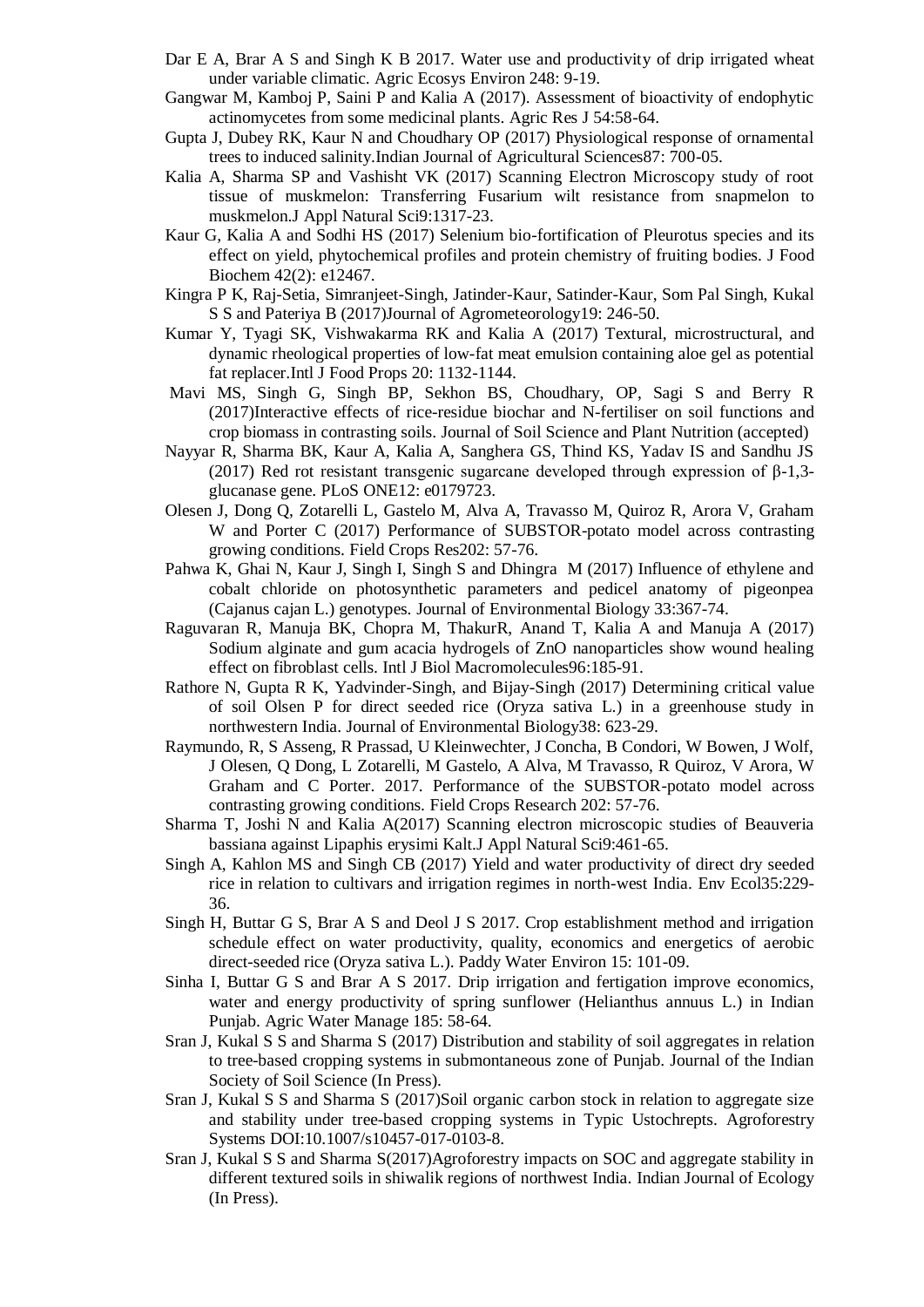- Thind H S, Yadvinder-Singh, Sandeep Sharma, Varinderpal-Singh, Sran H S and Bijay-singh. (2017) Phosphorus fertilizing potential of bagasse ash and rice husk ash in wheat-rice system on alkaline loamy sand soil. J Agricultural Research Cambridge. 155: 465-74.
- Balwinder-Kaur, Baljit-Singh, Navneet-Kaur and Dhanwinder-Singh (2018) Phytoremediation of cadmium-contaminated soil through multipurpose tree species. Agroforestry Systems92: 473–83.
- Benbi DK (2018) Carbon footprint and agricultural sustainability nexus in an intensively cultivated region of Indo-Gangetic Plains. Science of the Total Env 644:611-23.
- Benbi D K (2018) Evaluation of a rapid microwave digestion method for determination of total organic carbon in soil. Communications in Soil Science and Plant Analysis 49:2103-12.
- Bera T, Sharma Sandeep, Thind H S, Yadvinder-Singh, Sidhu H S and Jat M L (2018) Changes in soil biochemical indicators at different wheat growth stages under conservation based sustainable intensification agriculture practices of rice-wheat system. Journal of Integrative Agriculture 17: 1871-80.
- Brar J S, Sikka R, Singh Dhanwinder and Kalia Anu (2018) Effect of nano particles of amendments on dry matter yield and uptake in maize-Indian mustard rotation in soils
- Chahal S S, Choudhary O P and Mavi M S (2018) Microbial activity is constrained by the quality of carbon and nitrogen under long-term saline water irrigation. Communications in Soil Science and Plant Analysis 49: 1266-80.
- Chandel Sumita and Hadda M S (2018) Soil quality assessment through minimum data set under different land uses of submontane Punjab. Communication in Soil Science and Plant Analysis. doi: 10.1080/00103624.20181425424
- Goyal A, Kalia A and Sodhi H S (2018) Profiling of intra- and extracellular enzymes involved in fructification of Ganoderma lucidum. Intl J Med Mushrooms 20:1209-21.
- Gupta J, Dubey R K, Kaur N and Choudhary O P (2018) Evaluation of ten sub-tropical ornamental trees for reclaiming salinity-affected lands. Journal of Forestry Research (accepted).
- Gupta J, Dubey R K, Kaur N and Choudhary O P (2018) Nutrient accumulation in four ornamental trees under saline stress conditions. Journal of Plant Nutrition. doi.org/10.1080/01904167.2018.1459695.
- Gupta R K, Singh V, Singh O, Sikka R, Brar A P S, Gill G K and Mahajan G (2018) Effect of N applied through neem coated and ordinary urea on the yield and N use efficiency of transplanted rice. International Journal of Tropical Agriculture 36(1): 219-222. irrigated with sewage and tubewell waters. Agric Res J 55: 677-684.
- Jaidka M, Deol J S Kaur R and Sikka R (2018) Source-sink optimization and morphophysiological response of soybean (Glycine max L.) to dfetopping and mepiquat chloride application. Legume Res (Accepted)
- Jalota S K, Jain A K and Vashisht B B (2018) Minimize water deficit in wheat crop to ameliorate groundwater decline in rice-wheat cropping system. Agricultural Water Management 208: 261-67.
- Jhanji S and Dhingra M (2018) Ameliorative effect of thiourea priming on germination characteristics of mungbean (Vigna radiata L) under water and salinity stress. Legume Research doi:10.18805/LR-3966
- K Kumar, R Sikka , Singh Dhanwinder and Hundal L S (2018) Reverse flow of urban pollutants in sewage irrigated crops in developing countries Agric Res J 55 (2) : 187- 198.
- Kingra P K, Setia R, Kaur S, Kaur J, Singh S, Singh S P, Kukal S S and Pateriya B (2018) Analysis and mapping of spatio-temporal climate variability in Punjab using classical statistics and geostatistics. Mausam 69: 147-160.
- Kumar S, Kumar D, Sekhon K S and Choudhary O P (2018) Influence of levels and methods of boron application on the yield and uptake of boron by cotton in a calcareous soil of Punjab.Communications in Soil Science and Plant Analysis 49: 499-514.
- Manpreet Kaur, Sucheta Sharma and Dhanwinder-Singh (2018) Influence of selenium on carbohydrate accumulation in developing wheat grains. Communications in Soil Science and Plant Analysis 49: 1650-59.
- Mavi M S, Singh G, Singh B P, Sekhon B S, Choudhary, O P, Sagi S and Berry R (2018) Interactive effects of rice-residue biochar and N-fertilizer on soil functions and crop biomass in contrasting soils. Journal of Soil Science and Plant Nutrition 18: 41-59.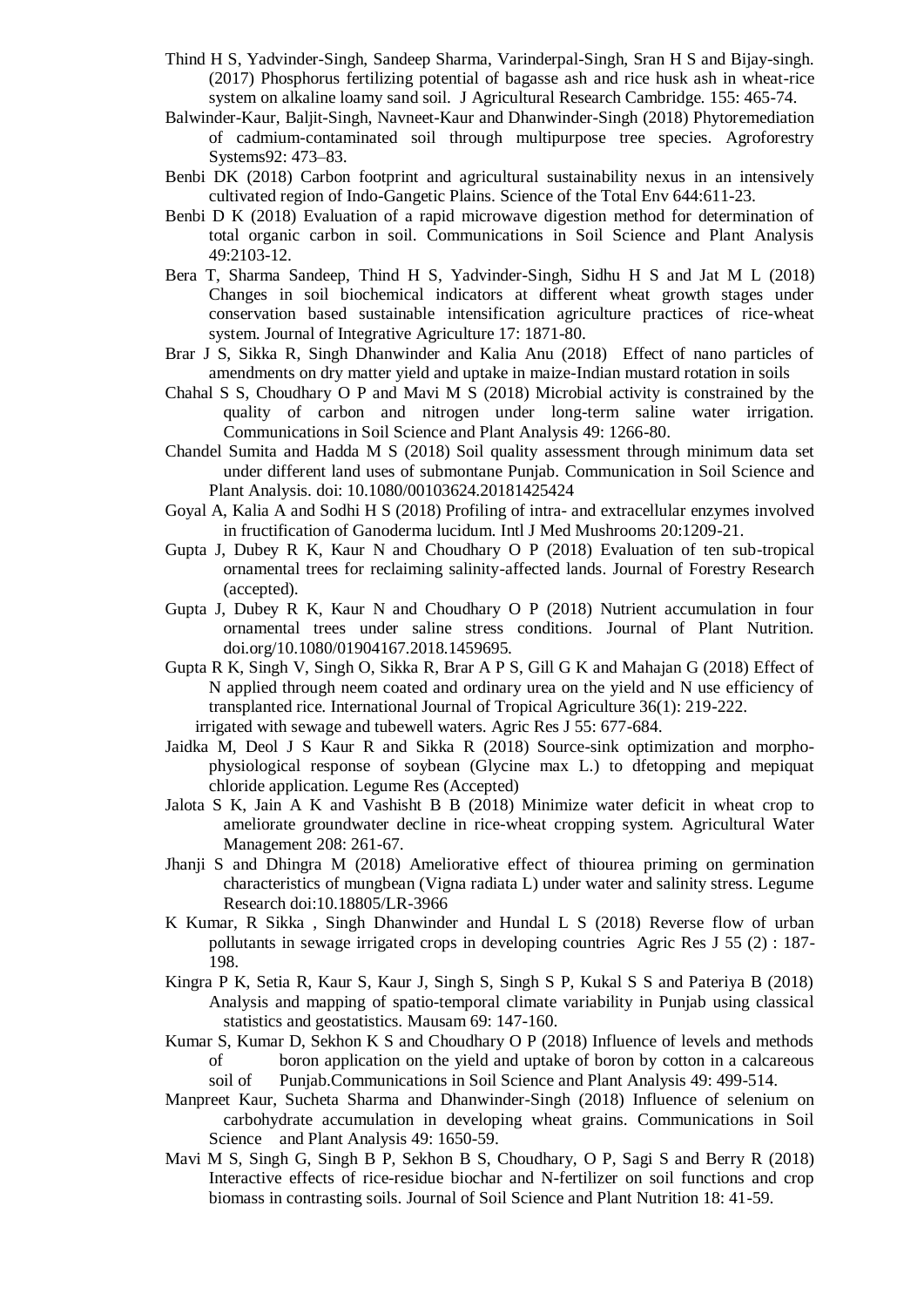- Meenakshi, Sandeep Kumar, Kiran Jeet and Hitesh Sharma (2018) Effect of dopants and defects in graphene nanoribbons on dehydrogenation of MXH4, where  $M=$  Na, Li and X  $=$  Al, B. Computational and Theoretical Chemistry1130: 90-97
- Paul O O, Sekhon B S and Sharma Sandeep (2018) Spatial variability and simulation of soil organic carbon under different land use systems: geo- statistical approach. Agroforestry Systems https://doi.org/10.1007/s10457-018-0244-4.
- Poeplau C, Don A, Six J, Kaiser M and Benbi D K (2018) Isolating organic carbon fractions with varying turnover rates in temperate agricultural soils – A comprehensive method comparison. Soil Biology and Biochemistry 125: 10-26.
- Rani Neeraj, Singh Dhanwinder and Sikka R (2018) Effect of applied chromium and
	- rice husk ash on the bioavailability of lead to Indian mustard (Brassica juncea) in
- Shehnaz, Sikka R and Singh Dhanwinder (2018) Risk assessment of nickel (Ni) spiked soil as influenced by amendments and soil moisture regimes with reference to ageing effect. Agric Res J (Accepted)
- Sikka R and Gupta R K (2018) Nitrogen requirement of basmati rice in conjunction with application of potassium. International Journal of Tropical Agriculture 36(1): 223-226.
- Sikka R, Deol J S, Kaur J and Singh D (2018) Effect of sowing dates, mulching and seed rates on nutrient uptake and productivity of soybean in sub-humid Punjab, India. Legume Research 41: 750-54
- Singh A, Thakur A, Sharma S, Gill P P S and Kalia A(2018)Bio-inoculants enhance growth, nutrient uptake and buddability of citrus plants under protected nursery conditions. Communications in Soil Science and Plant Analysis49:1-16 doi: 10.1080/00103624.2018.152694
- Singh K, Gupta N and Dhingra M (2018) Effect of temperature regimes, seed priming and priming duration on germination and seedling growth in American cotton. Journal of Environmental Biology 39: 83-91
- Singh P and Benbi D K (2018) Nutrient management effects on organic carbon pools in a sandy loam soil under rice-wheat cropping. Archives of Agronomy and Soil Sci 64: 1879-1891.
- Singh P and Benbi D K (2018) Soil organic carbon pool changes in relation to slope position and land-use in Indian lower Himalayas. Catena166: 171-180.
- Singh P, Choudhary O P and Pritpal Singh (2018) Performance of some wheat cultivars under saline irrigation water in field conditions. Communications in Soil Science and Plant Analysis doi.org/10.1080/00103624.2018.1427258.
- Singla D, Taggar M S, Kochar G S and Kalia A (2018) Cellulase production by Aspergillus fumigatus using different plant-based agricultural biomass for paddy straw saccharification. Cellulose Chem Technol52: 803-813.
- Sucheta Sharma, Anju Sharma and Dhanwinder-Singh (2018) Effect of sodium selenate on photosynthetic efficiency, antioxidative defence system and micronutrients in maize (Zea mays). Biologia doi.org/10.2478/s11756-018-0017-6
- Vashisht B B and Jalota S K (2018) Impact of temperature variability and management interventions on productivity of wheat. Journal of Agrometeorology 20: 11-15.
- Zanella A, Bolzonella C, Lowenfels J, Ponge J, Bouché M, Saha D, Kukal S S, Fritz I, Savory A, Blouin M, Sartoria L, Tatti D, Kellermann L, Trachsel P, Burgosi S, Minasny B and Fukuoka M. (2018) Humusica 2, article 19: Techno humus systems and global change – Conservation agriculture and 4/1000 proposal. Applied Soil Ecology 122: 271-296.
- Gagandeep Kaur, Manpreet Kaur, Navneet kaur and Kiran Jeet (2019) Effect of varying fuel on the synergistic adsorption and photodegradation potential of Mg0.6Zn0.4Fe2O4 nanoparticles (arj-2613) Agricultural Research Journal (Accepted)
- Himani and Kiran Jeet (2019) Economical and green synthesis of graphene and carbon quantum dots from agricultural waste. Mater. Res. Express 6 (8):0850g8-1-10
- Singh CB and Vashisht BB (2019) Effect of sowing time, irrigation, tillage and residue management on productivity of wheat in sub-tropical environment of Northwest India. J Soil and Water Conservation.18(4): (Accepted)
- Singh CB, M S Kahlon and Madhu Dhingra (2019) Effect of irrigation and land configuration on productivity of summer green manure crops and their incorporation on rice yield in Punjab. J Soil and Water Conservation. 18(2): 126-135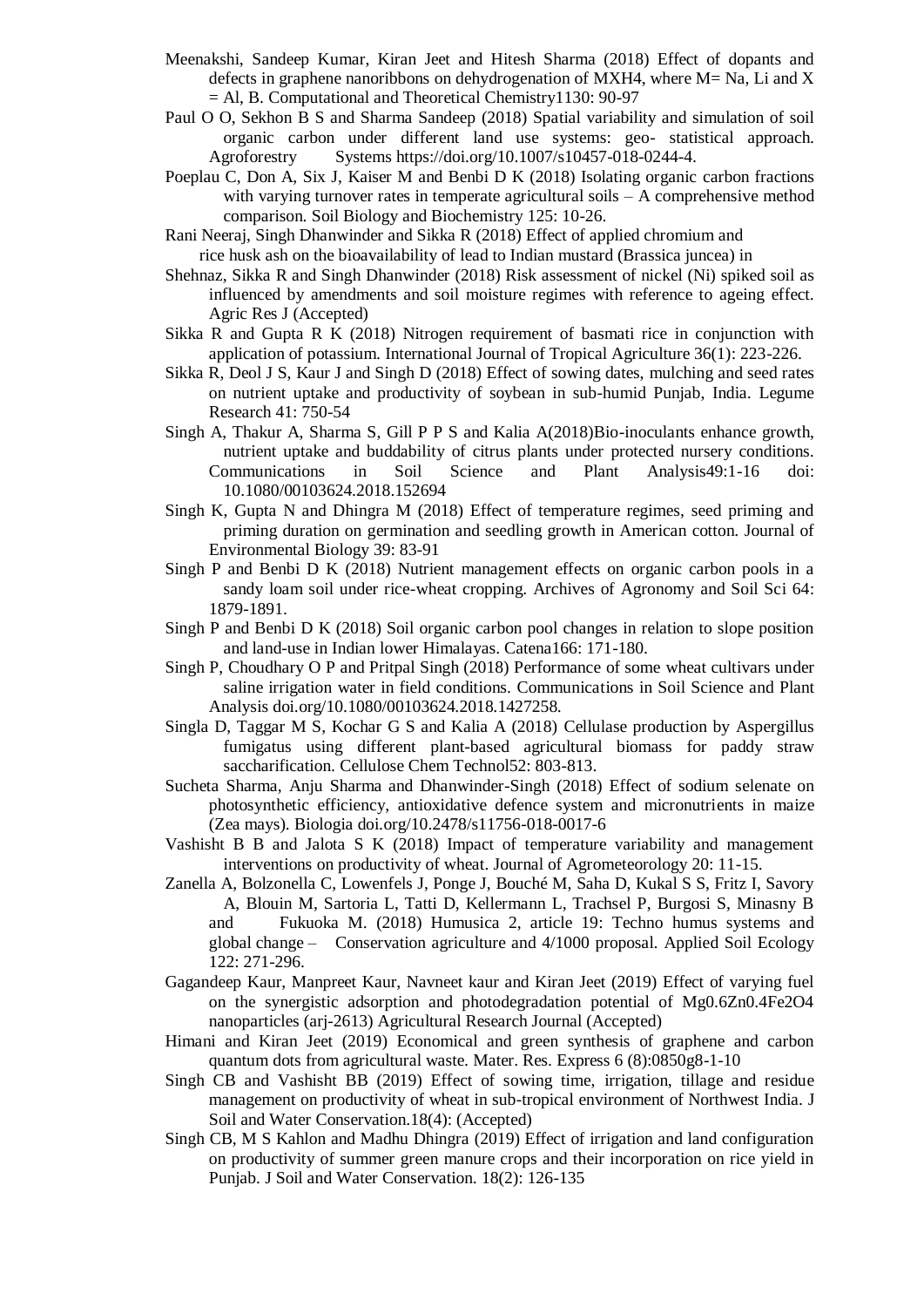#### **Manuals (Other than Instruction manuals of CAS/CAFTs)**

- Gupta, R. K., Gill, R.S., Shehnaz, Kahlon, M.S. (2019). Elementary Soil Fertility. A Practical Manual, Department of Soil Science, PAU, Ludhiana. P 43.
- Kahlon, M.S., Vashisht, B.B., Jassal, H.S., Singh Kuldip. (2019). Fundamentals of Soil Science. A Practical Manual, Department of Soil Science, PAU, Ludhiana. P 68

#### **Any other (Bulletins)**

- Amit Kaul, Bikramjit Singh and Jagdish Singh (2018) "Sarrona Dharti da seena, aao raal k prali nu sambhalan da kariea koi heela" Directorate of Extension Education, Krishi Vigyan Kendra, Pathankot, pp 1-8 (Extension Bulletin)Jat ML, Biswas AK, Pathak H, McDonald A J, Patra A K, Acharya C L, Sharma P C, Chaudhari S K, Choudhary O P, Sikka, A K. 'The Conservation Agriculture Roadmap for India. Policy Brief'. ICAR and CIMMYT, New Delhi. p.4
- Jat M L, Biswas A K, Pathak H, McDonald A J, Patra A K, Acharya C L, Sharma P C, Chaudhari S K, Rajbir-Singh, Bhaskar S, Sharma R K, Jat H S, Agarwal T, Gathala M K, Suresh-Pal, Sidhu H S, Yadvinder-Singh, Chhokar R S, Keil A, Sharwat Y, Jat R K, Balwinder-Singh, Sharma A R, Parhar C M, Singh V K, Jat S L, Jha B K, Pratibha M, Singh P, Singh R S C, Choudhary O P, Sharma S, Stayanaryana T, Sidhu B S, Gehlawat S, Sen S K, Singh A k and Sikka A K (2018) The Conservation Agriculture Roadmap for India. Policy brief. Indian Council of Agricultural Rasearch (ICAR) and International Maize and Wheat Improvement Center (CIMMYT), New Delhi, India, p. 4. Avaialble at www.icar.org.in, www.cimmyt.org
- Narang, M., Singh, M., Singh, A., Sooch, S. S., Kang, J. S., Sembi, B. S., Sharma, S., Gupta, R. K. and Kapoor, S. (2018). Prali dee suchajisambhsambhal. Bulletin No. P.A.U. /2018/F/725 P.
- Pathania S, Arora PK, Choudhary OP and Kukal SS (2018) 'Water logging and agriculture: Issues and challenges in South-Western Punjab'. Bull. F/276/E, Punjab Agricultural University, Ludhiana. p.14.

#### **Book edited**

- Choudhary O P, Vashisht B B, Sikka R, Sharma Sandeep and Kahlon M S (2017) Conservation Agriculture and Soil Health. Department of Soil Science, Punjab Agricultural University, Ludhiana, India, p. 208.
- Sikka, R, Vashisht, BB, Choudhary, OP, Sharma, S and Kahlon, MS (2018) Eds Natural Resource Management – A step towards doubling farm income. ICAR & PAU Publication, Ludhiana. P.220.
- Sikka, R, Vashisht, BB, Choudhary, OP, Sharma, S and Kahlon, MS (2019) Eds Assessing soil plant atmosphere continuum (SPAC) for enhanced input use efficiency ICAR & PAU Publication, Ludhiana. P.201.

#### **Book chapters**

- Choudhary OP and Bajwa MS (2018) Sodic waters and their management for irrigation. In: (Minhas PS et al., Eds) Agricultural Salinity Management in India. (in print), ICAR-CSSRI Karnal.
- Choudhary OP and Mavi MS (2018) Management of sodic waters in agriculture. In: (DagarJC et al., Eds) Research Developments in Saline Agriculture-A Compendium. (in print), Springer Nature Singapore Pte Ltd.
- Kalia, A. and Kaur, G. (2018). Biosynthesis of nanoparticles using mushrooms. In: B.P. Singh (ed). Biology of Macrofungi, Fungal Biology, pp. 351-360, Springer Nature, Switzerland AG.
- Goyal, A. and Kalia, A. (2018) Pharmaceutic Prodigy of Ergosterol and Protein Profile of Ganoderma lucidum. In: B.P. Singh (ed). Biology of Macrofungi, Fungal Biology,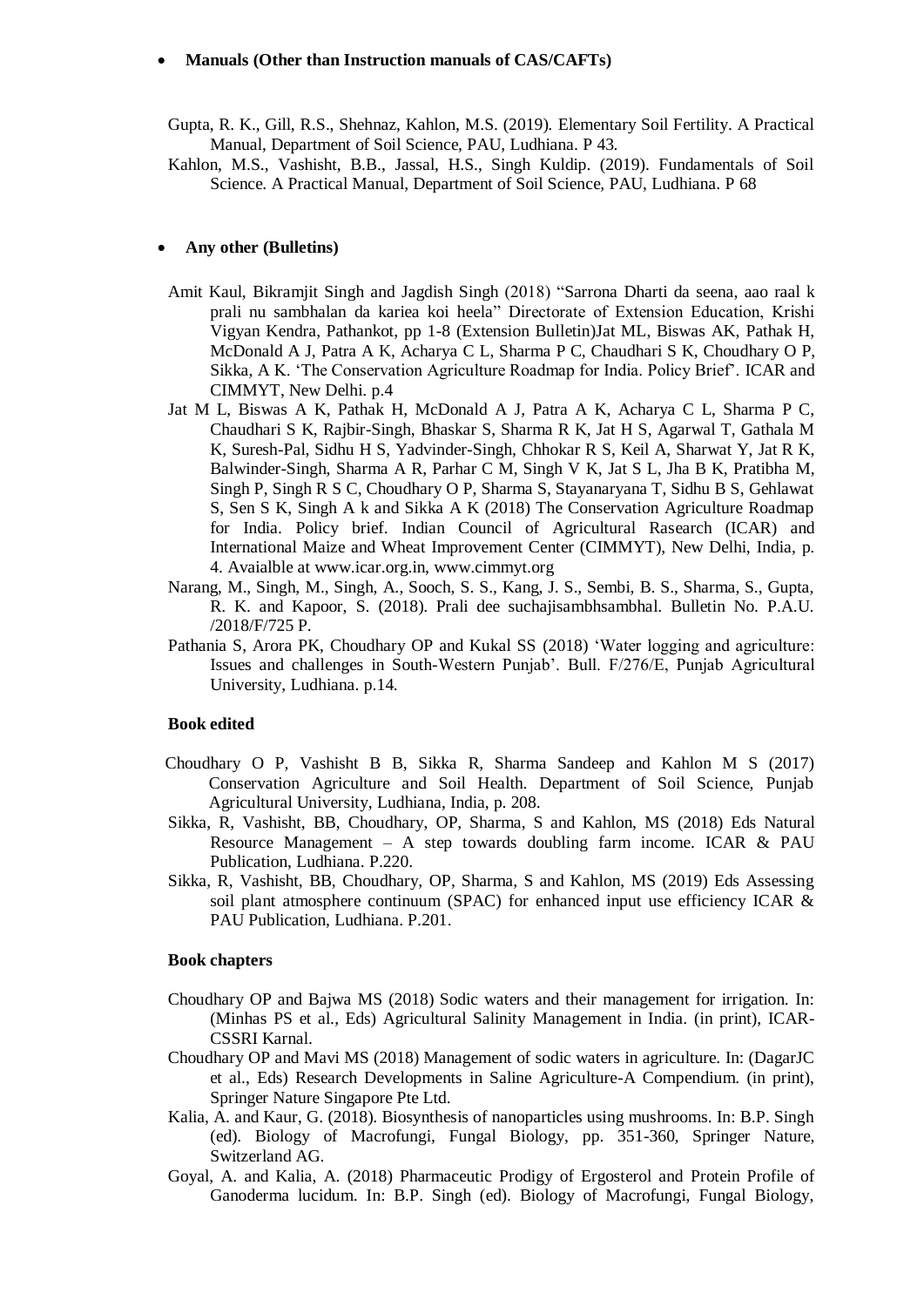pp.227-241, Springer Nature, Switzerland AG.

- Singh, Dhanwinder and Chandel, Sumita (2018) Use of ICP-AES/ICP-MS in Soil plant and water analysis. In: Natural Resource Management-A step towards Doubling Farm income. Editors: Sikka R, Vashisht B B, Kahlon M S. Department of Soil Science, PAU, Ludhiana, Punjab
- Sandhu Sandeep Singh, Singh Jagdish, Kaur Prabhjyot, Gill Kulwinder Kaur (2018) Heat Stress in Field Crops: Impact and Management Approaches. In: Bal S., Mukherjee J., Choudhury B., Dhawan A. (eds) Advances in Crop Environment Interaction. Pp 181- 204, Springer, Singapore
- Choudhary, OP and Yadvinder-Singh (2019). Nutrient management in irrigated agriculture Issues & strategies.In: Preprints of Seminar papers of FAI Annual Seminar 2018 'Making Fertilizer Industry Viable and Vibrant'. pp. 34-56. FAI Publication. Indian Journal of Fertilizers. 15 (3): 236-61.
- J Kaur, GS Gill, K Jeet (2019) Applications of Carbon Nanotubes in Drug Delivery: A Comprehensive Review. Book chapter published in a book entitled "Characterization and Biology of Nanomaterials for Drug Delivery, Ist Edition Nanoscience and Nanotechnology in Drug Delivery edited by Shyam Mohapatra Shivendu Ranjan Nandita Dasgupta Raghvendra KumarSabu Thomas, Publishers: Elsevier ISBN: 9780128140314, pp-113-135.
- Kalia, A. and Kaur, H. (2019). Nanofertilizers: An innovation towards new generation fertilizers for improved NUE and environmental sustainability. In: B. Singh, O.P. Katare and E.B. Souto (eds). Emerging Trends in Nanobiomedicine: Nanoagroceuticals and Nanophytochemicals, Nanobiomedicine Series, pp. 45-61, CRC Press, USA.

#### **Popular articles**

Choudhary, OP. 2018. Butressing the Field. The Tribune, 29th October, 2018.

- Gill RS, Choudhaty OP and Varinderpal-Singh (2018) Haari dian faslan lai khadaan di suchaji varton. Changi Kheti, Oct. 2018: 21-22.
- Gill RS, Choudhaty OP and Bhatti DS (2018) Nutrient management in rabi crops. Progressive Farming 54(10): 22-23.Chandel, Sumita, Singh Dhanwinder, Dheri, Gurmeet Singh and Joshi, Rtika (2019) Ornamental plants: a potential Eco-friendly way to remediate heavy Metal pollution. Floriculture Today: 40-43.
- Choudhary OP, Gill RS and Mavi MS (2019) Maare panian wale tubewellan thale jhone di than narme di kasht nu tarjih deo. Changi Kheti, March 2019: 9.
- Choudhary OP, Mavi MS and Gill RS (2019) Ground water quality in relation to cotton and rice cultivation in SW Punjab. Progressive Farming 55(03): 22-23.
- Varinderpal-Singh, Jain L and Choudhary OP (2019) Download Urea Guide App for judicious use of urea in field crops. Progressive Farming 55(07): 12-13.